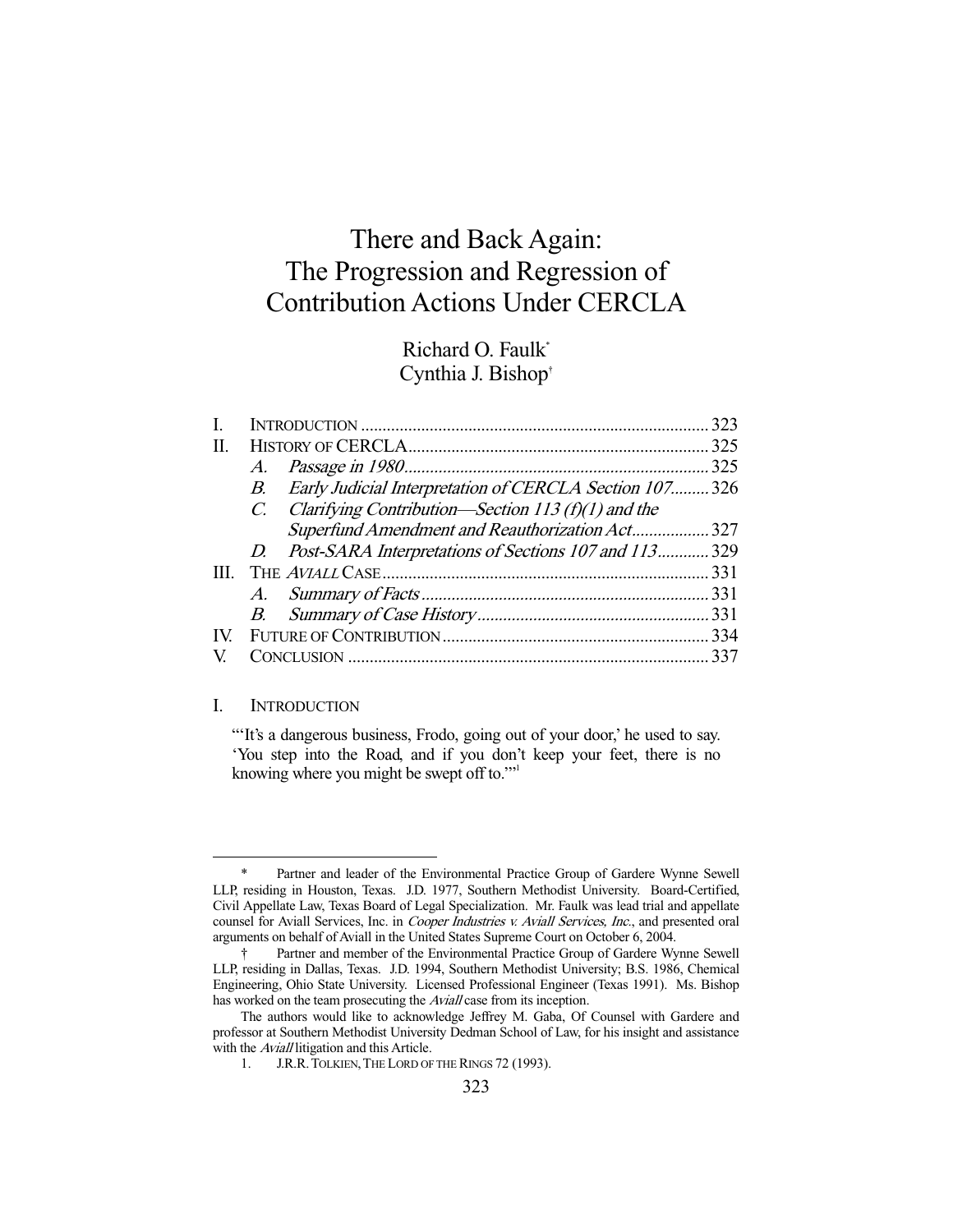Thus Frodo Baggins, J.R.R. Tolkien's beloved character, recalls his Uncle Bilbo's description of the unpredictability of what appears to be traditional and routine.

 Surely no environmental law controversy in recent memory has followed a path filled with more surprises and twists than the strange progression and regression of contribution claims under the Comprehensive Environmental Response, Compensation, and Liability Act (CERCLA). As a result of new developments, it is indeed difficult to "keep your feet" as the tides of change sweep away well-settled expectations—expectations that have guided the conduct of parties since the inception of cost recovery and contribution under federal environmental law.

 CERCLA was passed in 1980 to provide a way for governments and private parties to conduct cleanups and recover their cleanup costs from the polluters, i.e., the "polluter pays" principle. CERCLA litigation quickly mushroomed. One of the early issues arising was how to distribute costs among responsible parties who were suing each other under section  $107<sup>2</sup>$  Was liability joint and several or just several? Many courts decided that an action by one responsible party against another was an action for contribution, and common law principles of equitable allocation would apply.<sup>3</sup>

 To clarify the right of contribution, Congress amended CERCLA in 1986 and added section 113, which clarified and confirmed that contribution was available among parties and that cleanup costs were to be allocated equitably.<sup>4</sup> Subsequently, courts began to hold that responsible parties did not have a cause of action under section 107, but that section 113 was the appropriate avenue.

 On December 13, 2004, the Supreme Court held that parties who have not first been sued under sections 107 or 106 of CERCLA cannot file a contribution action under section  $113$ .<sup>5</sup> With many appellate courts holding that responsible parties cannot sue under section 107, it is unclear what, if any, CERCLA actions may be left for parties who

 <sup>2.</sup> Comprehensive Environmental Response Compensation and Liability Act of 1980 (CERCLA) § 107(a), 42 U.S.C. § 9607(a) (2000). Section 107 identifies four categories of responsible parties that may be liable for response costs. An action to recover costs may be brought by the federal government, a state government, or a private party. Id.  $\S 107(a)(4)(A)$ -(B).

 <sup>3.</sup> See New Castle County v. Halliburton NUS Corp., 111 F.3d 1116, 1121-22 (3d Cir. 1997); Pinal Creek Group v. Newmont Mining Corp., 118 F.3d 1298, 1303 (9th Cir. 1997), cert. denied, 524 U.S. 937 (1998).

 <sup>4.</sup> CERCLA, Pub. L. No. 96-510, § 113, 94 Stat. 2767, 2781 (amended 1986).

See Cooper Indus., Inc. v. Aviall Servs., Inc., 125 S. Ct. 577, 583 (2004) (stating that CERCLA section 113 is superfluous without the existence of sections 106 and 107).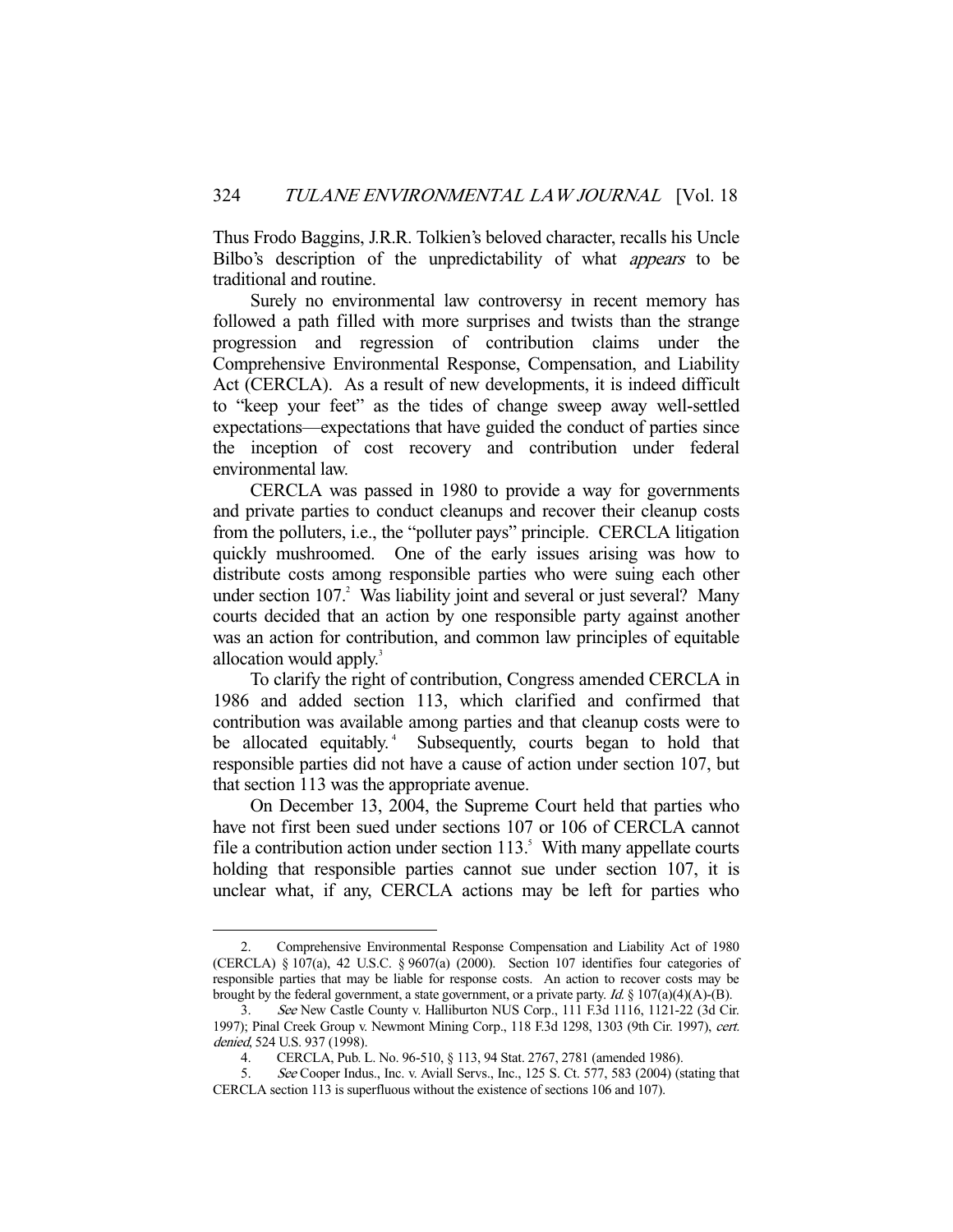undertake cleanups voluntarily or via government order.<sup>6</sup> The underlying objectives of CERCLA—to encourage cleanups and make polluters pay cleanup costs—have now been gutted, and the status of CERCLA litigation is in limbo until the issue surrounding section 107 is resolved. As a result, parties have stopped cleanup activities until a more definite result surfaces.

#### II. HISTORY OF CERCLA

A. Passage in 1980

-

 CERCLA was enacted to address the problem of contamination of real property by hazardous substances. It provides the federal government with powerful mechanisms to ensure the cleanup of such properties.<sup>7</sup> For example, section 104 authorizes the federal government to undertake response actions itself.<sup>8</sup> Those actions may be financed by a federal fund, known originally as the Hazardous Substance Superfund, and the federal government may sue a broad class of "potentially responsible parties" to recoup its "response costs." Congress also gave the federal government the authority to compel private parties to undertake response actions themselves. Under section 106(a), the government may initiate a civil action in federal district court to compel a cleanup, or, alternatively, may issue an administrative order compelling a cleanup. $10$ 

 Congress also authorized private parties to recover their own response costs. Section 107(a)(4)(B) provides a federal cause of action that allows "any other person" who undertakes a response action to recover costs from any entity potentially responsible for the contamination, often referred to as a "potentially responsible party" or  $PRP<sup>11</sup>$ 

 <sup>6.</sup> See Bedford Affiliates v. Sills, 156 F.3d 416, 423-25 (2d Cir. 1998); Centerior Serv. Co. v. Acme Scrap Iron & Metal Corp., 153 F.3d 344, 356 (6th Cir. 1998); Pneumo Abex Corp. v. High Point, Thomasville & Denton R.R. Co., 142 F.3d 769, 776 (4th Cir. 1998); Pinal Creek Group, 118 F.3d at 1306; Redwing Carriers, Inc. v. Saraland Apartments, 94 F.3d 1489, 1496 (11th Cir. 1996); United States v. Colorado & E.R.R., 50 F.3d 1530, 1534-36 (10th Cir. 1995); Akzo Coatings, Inc. v. Aigner Corp., 30 F.3d 761, 764 (7th Cir. 1994).

 <sup>7.</sup> CERCLA, Pub. L. No. 96-510, §§ 101-175, 94 Stat. 2767 (codified as amended at 42 U.S.C. §§ 9601-9675).<br>8. CERCLA

 <sup>8.</sup> CERCLA § 104, 42 U.S.C. § 9604 (2000).

 <sup>9.</sup> CERCLA § 111, 42 U.S.C. § 9611 (establishing Superfund); CERCLA § 107(a)(4)(A), 42 U.S.C. § 9607(a)(4)(A) (enumerating classes of potentially responsibility parties liable for response costs).

 <sup>10.</sup> CERCLA § 106(a), 42 U.S.C. § 9606(a).

 <sup>11.</sup> CERCLA § 107(a)(4)(B), 42 U.S.C. § 9607(a)(4)(B).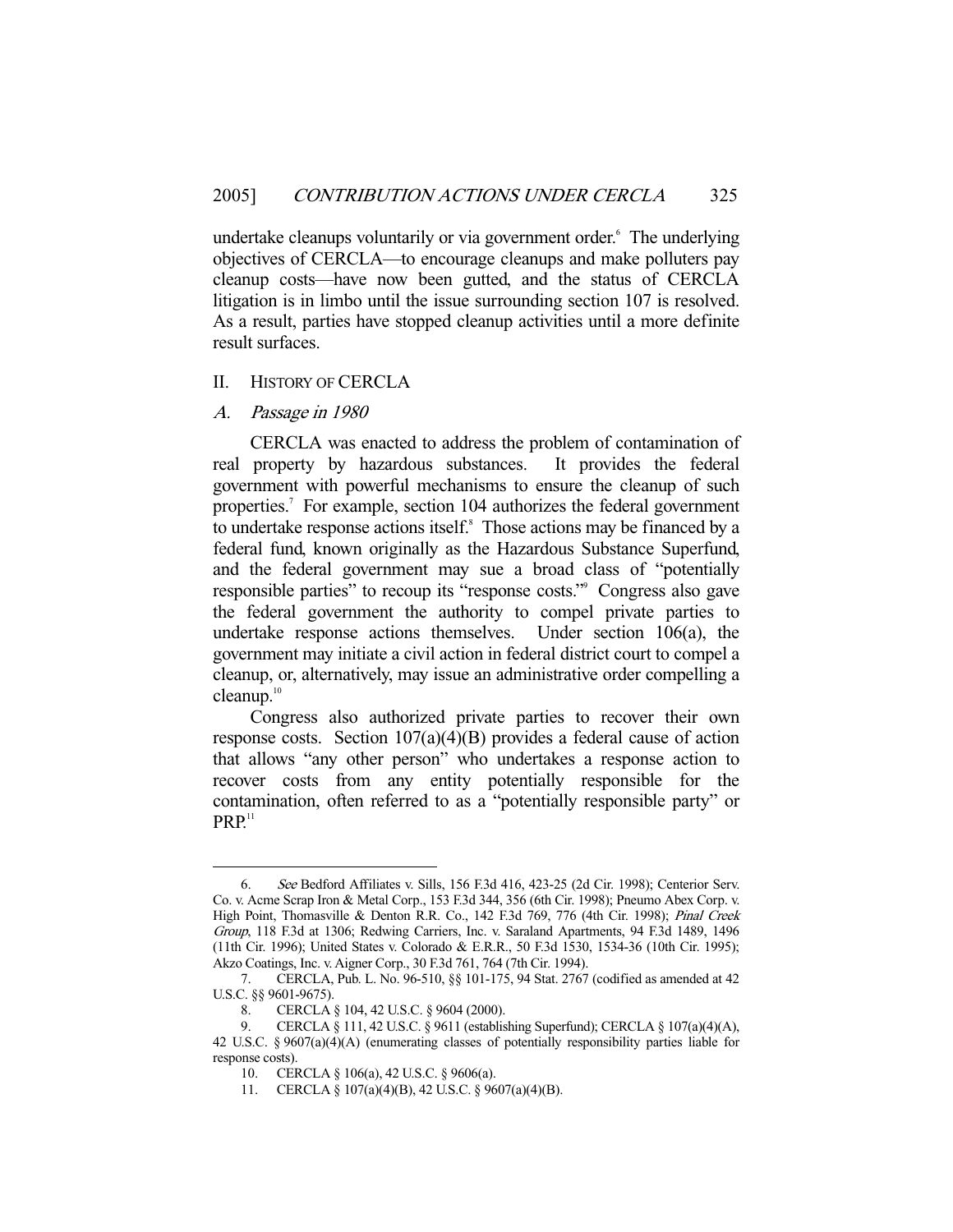However, the underlying purpose of CERCLA was and has always been to promote the quick and efficient cleanup of contaminated sites, to reduce litigation and transaction costs, and to encourage private parties to conduct the cleanups.<sup>12</sup>

#### B. Early Judicial Interpretation of CERCLA Section 107

-

 CERCLA has never been considered a model of legislative drafting, and there was considerable litigation in the years following its adoption. By 1986, four issues had been almost universally accepted by courts. First, each of the parties within the class of PRPs was jointly and severally liable with other PRPs for the entire cost of cleanup.<sup>13</sup> Second, section 107(a)(4)(B) established a federal cause of action for the recovery of response costs by private parties who undertook an appropriate cleanup.14 Third, private parties who were themselves PRPs also had this right of cost recovery against other responsible parties.<sup>15</sup> Finally, there was no prerequisite for government involvement in the cleanup in order to recover under CERCLA.<sup>16</sup> In other words, prior to the 1986 amendment to CERCLA, courts had, among other things, clearly held that PRPs who undertook a voluntary cleanup had a cause of action under CERCLA against other PRPs.<sup>17</sup>

<sup>12.</sup> See Memorandum from Steven Herman, Assistant Administrator, EPA, to Regional Administrators, I-X, EPA, Interim Guidance on Orphan Share Compensation for Settlors of Remedial Design/Remedial Action and Non-Time-Critical Removals (June 3, 1996), available at http://www.epa.gov/compliance/resources/policies/cleanup/superfund/orphan-share-rpt.pdf (stating that the goals of enforcement policy reform are "to provide greater fairness, reduce litigation and transaction costs, and promote private party cleanup of Superfund sites"); 131 CONG. REC. H4652 (daily ed. June 20, 1985) (statement of Rep. Lent) ("I am especially proud of a key groundbreaking structural reform that will encourage responsible parties to come forward and take responsibility for cleaning up the toxic waste sites they helped create."); Superfund Reauthorization: Judicial and Legal Issues, Oversight Hearing Before the House Subcomm. on Admin. Law and Governmental Relations, Comm. on the Judiciary, 99th Cong. 38 (1985) (stating the success of the Superfund enforcement program rested in part on its ability to discourage unnecessary and costly litigation).

 <sup>13.</sup> See, e.g., United States v. Wade, 577 F. Supp. 1326, 1337-38 (E.D. Pa. 1983).

<sup>14.</sup> See, e.g., Walls v. Waste Res. Corp., 761 F.2d 311, 317-18 (6th Cir. 1985).

 <sup>15.</sup> See City of Phila. v. Stepan Chem. Co., 544 F. Supp. 1135, 1135-36 (E.D. Pa. 1982); Pinole Point Props. v. Bethlehem Steel Corp., 596 F. Supp. 283, 290-91 (D. Del. 1985).

<sup>16.</sup> See, e.g., Artesian Water Co. v. New Castle County, 605 F. Supp. 1348, 1357 (D. Del. 1985).

<sup>17.</sup> See Tanglewood E. Homeowners v. Charles-Thomas, Inc., 849 F.2d 1568 (5th Cir. 1988) (stating that the courts allow cost recovery by a PRP in the absence of any government order or lawsuit); see also Sand Springs Home v. Interplastic Corp., 670 F. Supp. 913, 916 (N.D. Okla. 1987) (relying on *Stepan Chem. Co.*, 544 F. Supp. 1135, to conclude "that under 42 U.S.C. § 9607(a)(4)(B), a private party, even though a responsible party under CERCLA, who voluntarily pays CERCLA response costs may bring an action in its own behalf to collect cleanup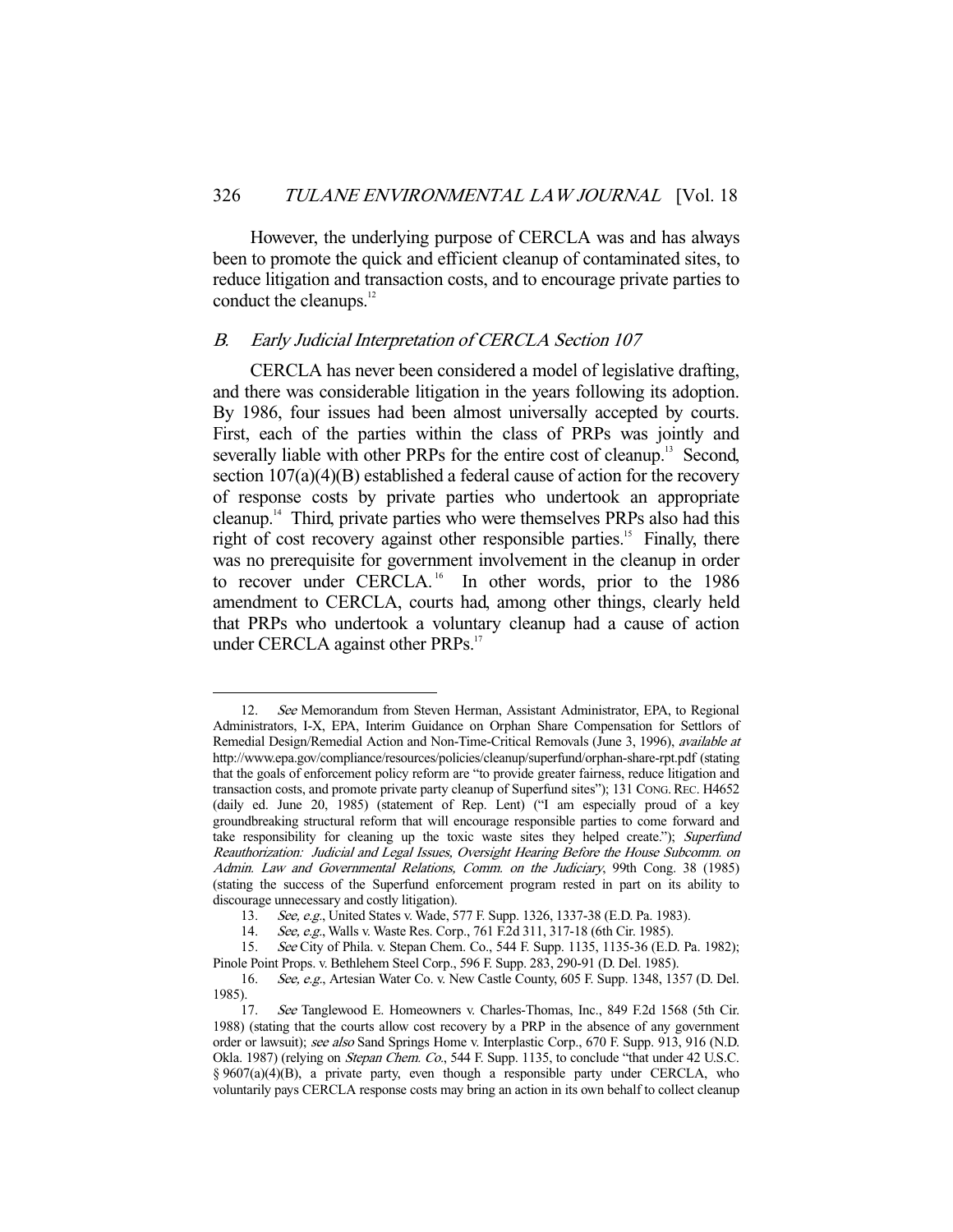However, a question remained regarding the mechanism for apportioning costs among PRPs. Under section 107, each PRP was potentially liable for the entire cost of a cleanup, under the principles of joint and several liability.<sup>18</sup> To allow for a more equitable apportionment of costs, a series of court opinions held that CERCLA contained an implied right to contribution, to be developed pursuant to a uniform, federal common law.19 Additionally, some courts found the right of contribution arose from existing federal common law.<sup>20</sup> The United States Supreme Court reviewed this history in a case decided before Cooper Industries, Inc. v. Aviall Services, Inc. (Aviall) was argued, but did not reach a clear holding regarding these issues. $21$ 

# C. Clarifying Contribution—Section 113 (f)(1) and the Superfund Amendment and Reauthorization Act

 Concerns arose about the authority of federal courts to find an implied cause of action in a federal statute.<sup>22</sup> This concern prompted Congress to adopt an express right of contribution with the Superfund Amendment and Reauthorization Act of 1986 (SARA).<sup>23</sup> Section  $113(f)(1)$  provides:

Any person may seek contribution from any other person who is liable or potentially liable under section 9607(a) of this title, during or following any civil action under section 9606 of this title or under section 9607(a) of this title. Such claims shall be brought in accordance with this section and the Federal Rules of Civil Procedure, and shall be governed by Federal law. In

18. See Wade, 577 F. Supp. at 1337.

-

20. See United States v. New Castle County, 642 F. Supp. 1258, 1265-68 (D. Del. 1986). Other courts found an implied right of contribution in section 107 of CERCLA. Wehner, 616 F. Supp. at 31.

21. See Key Tronic Corp. v. United States, 511 U.S. 809, 816 (1994):

In its original form CERCLA contained no express provision authorizing a private party that incurred cleanup costs to seek contribution from other potentially responsible parties. In numerous cases, however, district courts interpreted the statute particularly the § 107 provisions outlining the liabilities and defenses of persons against whom the government may assert claims—to impliedly authorize such a cause of action.

 22. Tex. Indus. v. Radcliff Materials, Inc., 451 U.S. 630, 639-40 (1981); Northwest Airlines v. Transp. Workers Union of Am., 451 U.S. 77, 91-95 (1981); United Techs. Corp. v. Browning-Ferris Indus., 33 F.3d 96, 100-01 (1st Cir. 1994).

costs against the parties allegedly responsible for the production and dumping of hazardous wastes").

 <sup>19.</sup> See Wehner v. Syntex Agribusiness, Inc., 616 F. Supp. 27, 31 (E.D. Mo. 1985); Colorado v. Asarco, Inc., 608 F. Supp. 1484, 1486 (D. Colo. 1985); United States v. Chem-Dyne Corp., 572 F. Supp. 802, 809 (S.D. Ohio 1983).

 <sup>23.</sup> Superfund Amendment and Reauthorization Act of 1986, Pub. L. No. 99-499, 100 Stat. 1613 (1986).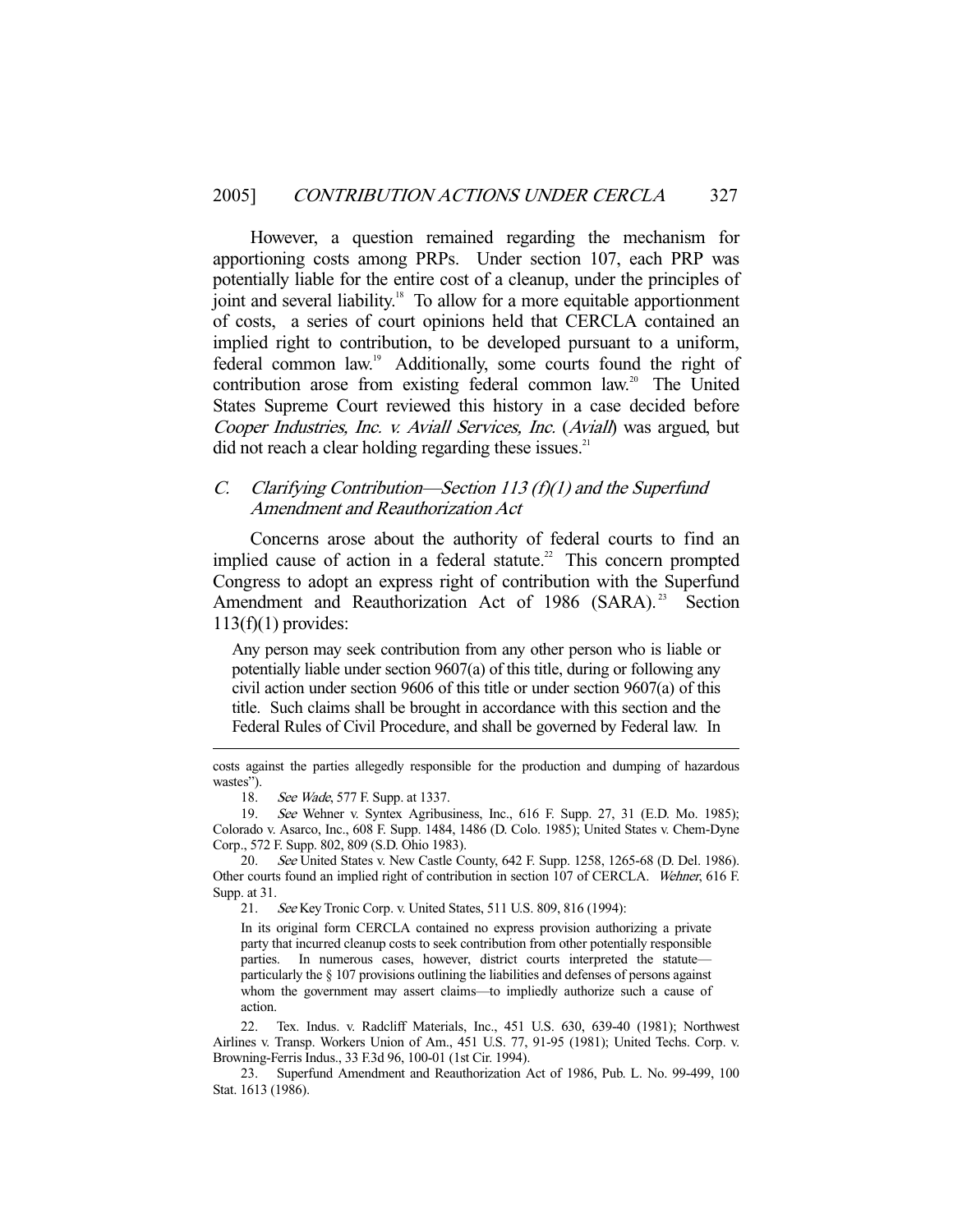resolving contribution claims, the court may allocate response costs among liable parties using such equitable factors as the court determines are appropriate. Nothing in this subsection shall diminish the right of any person to bring an action for contribution in the absence of a civil action under section 9606 of this title or section 9607 of this title. $24$ 

Additionally, in section  $113(f)(3)(B)$  Congress expressly authorized a right of contribution following "an administrative or judicially approved settlement" with the Environmental Protection Agency (EPA).<sup>25</sup>

 Though the legislative history on section 113(f) is limited, it acknowledges both the growing body of case law finding an implied right of contribution and the uncertainty regarding federal courts' authority to establish such implied rights.<sup>26</sup> It seems clear, however, that in adopting section 113(f), Congress intended to "clarify" and "confirm" the right of contribution that federal courts had previously found implied in the statute.<sup>27</sup> Nothing in the legislative history indicates that Congress intended to cut back on the then prevailing right of PRPs who cleaned up property either voluntarily or in response to a government order to seek cost recovery or contribution under section  $107<sup>28</sup>$  Nowhere in the limited legislative history does Congress suggest any intent to drastically curtail a PRP's preexisting right to seek cost recovery under CERCLA.<sup>29</sup>

 Beyond confirming Congress's intent to approve a right of contribution, the legislative history must be viewed with caution. Section 113(f) was preceded by several drafts with varying language. Therefore, selective quotation from the legislative history obscures the fact that many references were to differing versions of the current section 113(f).

 <sup>24.</sup> CERCLA § 113(f)(1), 42 U.S.C. § 9613(f)(1) (2000).

 <sup>25.</sup> CERCLA § 113(f)(3)(B), 42 U.S.C. § 9613(f)(3)(B).

<sup>26.</sup> See H.R. REP. No. 99-253, pt. 1, at 59 (1985); S. REP. No. 99-11, at 44 (1985); 131 CONG.REC. S1155 (daily ed. Sept. 20, 1985) (statement of Sen. Stafford) (predicting that section 113 would "remove any doubt as to the right of contribution").

<sup>27.</sup> See sources cited *supra* note 26.

<sup>28.</sup> All of the numerous cost-recovery claims by PRPs recognized by federal courts under section 107 were *inherently* actions for contribution. As the Fifth Circuit explained, in the pre-SARA era, "lower federal courts were implementing, albeit unevenly, contribution rights that did not depend on pre-existing EPA administrative orders and that did not arise solely 'during or following' CERCLA enforcement actions." Aviall Servs., Inc. v. Cooper Indus., Inc., 312 F.3d 677, 683 (5th Cir. 2002) (en banc) (Aviall II).

<sup>29.</sup> As the en banc Fifth Circuit noted in Aviall II:

<sup>[</sup>I]t would seem odd that a legislature concerned with clarifying the right to contribution among PRPs and with facilitating the courts' development of federal common law apportionment principles would have rather arbitrarily cut back the thenprevailing standard of contribution. In no event does the history "overwhelmingly support" the panel majority's narrow view of the statute.

Aviall II, 312 F.3d at 685.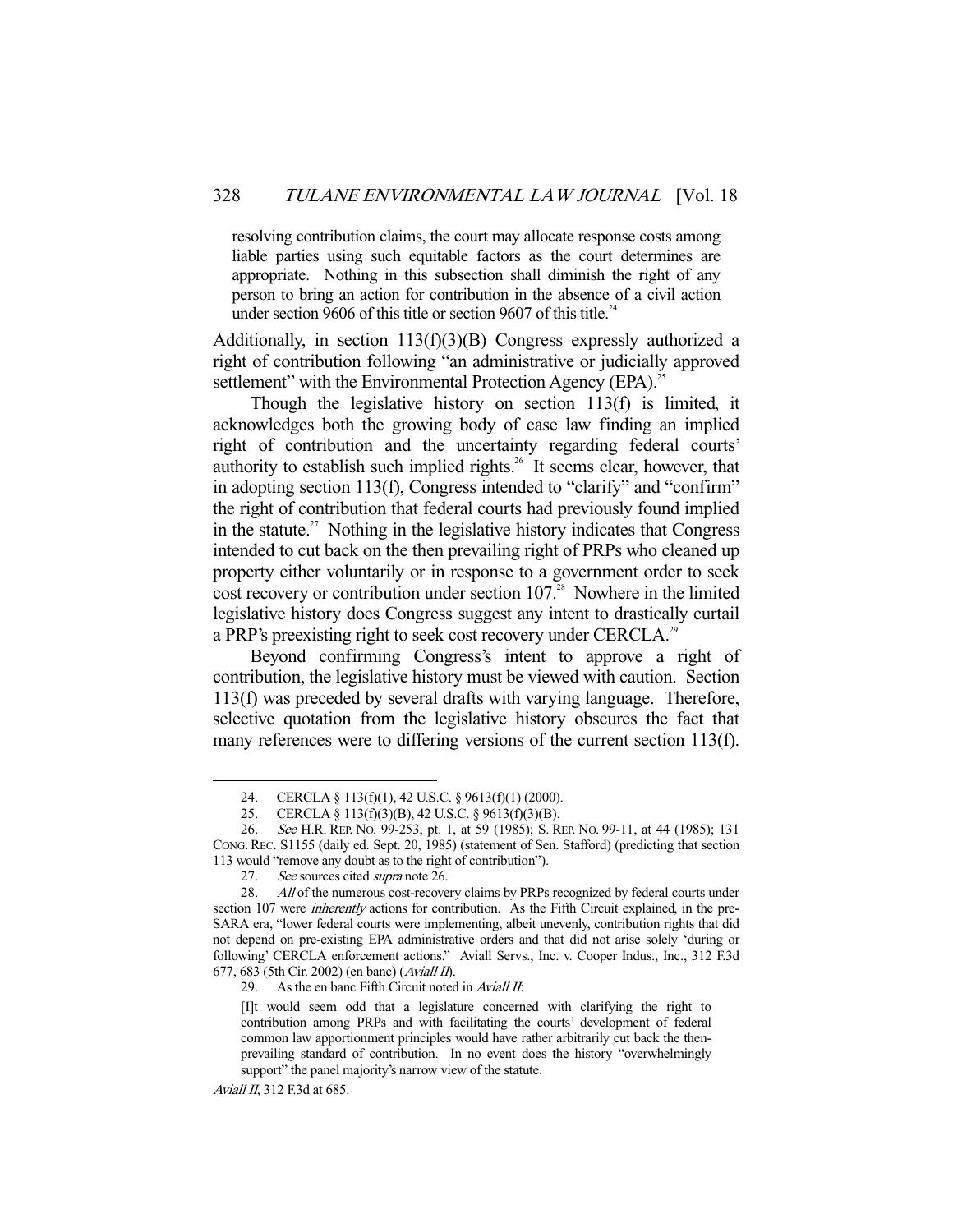The legislative history is particularly confusing and inconsistent regarding any congressional intent on the timing of a right of contribution. Some statements in the legislative history indicate that Congress generally intended to confirm a right of contribution by responsible parties. 30 Other statements indicate that members of Congress understood that the right of contribution exists during or following a federal civil action. $31$ 

 These snippets of language add little to understanding the availability of a right to contribution in the absence of a prior civil action or the meaning of the last sentence in section  $113(f)(1)$ . At most, the phrases indicate that Congress intended a right of contribution during and following a federal civil action; they are simply silent on whether a federal right to contribution exists at other times.<sup>32</sup>

# D. Post-SARA Interpretations of Sections 107 and 113

-

 As amended by SARA, CERCLA contained both the original cause of action for contribution established by section 107 and the express right of contribution recognized by section  $113(f)$ .<sup>33</sup> Courts were thus required to determine whether PRPs seeking cost recovery from other PRPs were entitled to sue under section 107, under section 113, or both.

 The answer was important for two principal reasons. First, the statutory provision selected may have implications for PRPs who settle with the government. Under section  $113(f)(2)$ , a settling party receives

 <sup>30.</sup> See H.R. REP. NO. 99-253, pt. 1, at 59 (1985) ("The bill would give potentially responsible parties the explicit right to sue other liable or potentially liable parties who also may be responsible for the hazardous waste site."); *id.* pt. 1, at 266 ("The section would also establish a federal right of contribution or indemnity for persons liable under § 106 or § 107 of current law . . . ." (emphasis added)).

 <sup>31.</sup> See id. pt. 1 at 79 ("This section clarifies and confirms the right of a person held jointly and severally liable under CERCLA to seek contribution from other potentially liable parties.").

<sup>32.</sup> Judge Weiner, in his dissent from the original panel decision in Aviall Services *.* Cooper Industries, expressed appropriate concern about reliance on fragments from the legislative history in this case.

I am mystified by the majority's willingness to cast aside its healthy skepticism about legislative history to read so much into the *absence* of legislative discussion on this issue, especially when the plain language of the statute, through its savings clause, expressly contemplates actions for contribution in the absence of civil actions under § 106 or § 107(a).

<sup>263</sup> F.3d at 151; see also Pfohl Bros. Landfill Steering Comm. v. Allied Waste Sys., Inc., 255 F. Supp. 2d 134, 153 n.17 (W.D.N.Y. 2003) (rejecting the implication drawn from the legislative history by the majority panel decision in Aviall  $\tilde{\eta}$ .

 <sup>33.</sup> See Key Tronic Corp. v. United States, 511 U.S. 809, 816 (1994) (describing "similar and somewhat overlapping remedies").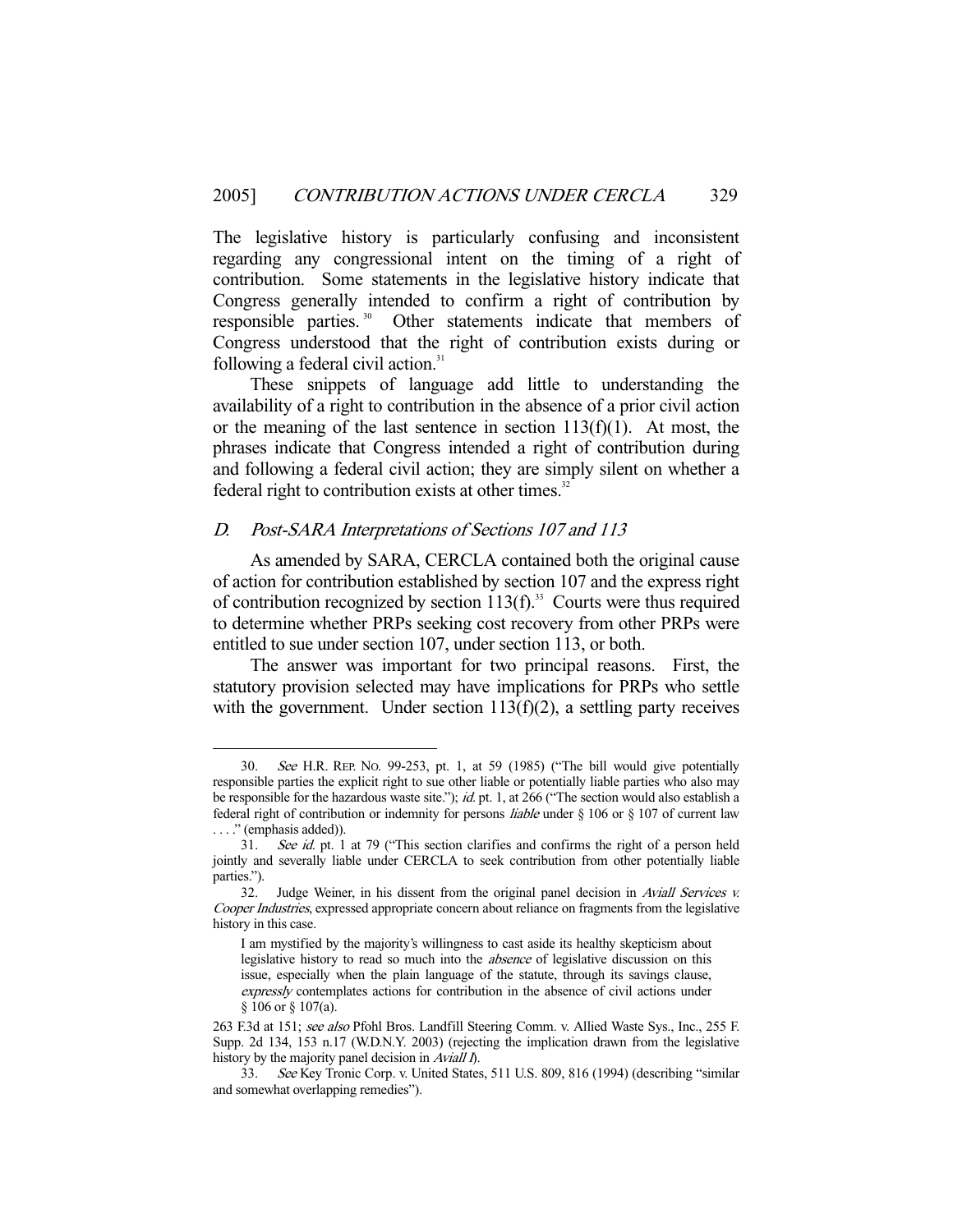protection from contribution actions by PRPs who did not settle. If PRPs could bring an independent claim under section 107, then some would argue that the contribution protection offered by section 113 would be rendered largely meaningless.<sup>34</sup> Even more fundamentally, the degree to which PRPs may recover could be different under the two sections. Courts were concerned that a section 107 cause of action would entitle PRPs to a full recovery of all of their response costs, under joint and several liability rules, rather than to the equitable share provided for by section  $113.^{35}$ 

 Without exception, the federal courts of appeals resolved these issues in favor of section 113, holding that PRPs may sue each other for apportionment of costs only under section 113.<sup>36</sup> The courts' reasoning as to a PRP's right to pursue a "pure" claim under section 107 was as uniform as the result: PRPs must sue for contribution under section 113 because the very nature of their claim, one for an equitable allocation of costs among jointly liable parties, is inherently or quintessentially a claim for contribution.<sup>37</sup> The end result was a uniform and clear structure for private cost-recovery claims under CERCLA. Non-PRPs—innocent landowners who did not contribute to contamination on their property could sue for full cost recovery under section 107. However, PRPs were limited to actions for contribution under section 113, where they would

 <sup>34.</sup> See United Techs. Corp. v. Browning-Ferris Indus., 33 F.3d 96, 102 (1st Cir. 1994), cert. denied, 513 U.S. 1183 (1995); United States v. Colorado & E.R.R., 50 F.3d 1530, 1536 (10th Cir. 1995). But see United States v. Hardage, No. Civ-86-1401-P, 1990 U.S. Dist., LEXIS 19640 (W.D. Okla. Feb. 26, 1990) (holding that the settlement did not discharge the independent response cost claims).

 <sup>35.</sup> See New Castle County v. Halliburton NUS Corp., 111 F.3d 1116, 1121-22 (3d Cir. 1997); Pinal Creek Group v. Newmont Mining Corp., 118 F.3d 1298, 1303 (9th Cir. 1997), cert. denied, 524 U.S. 937 (1998).

 <sup>36.</sup> See Bedford Affiliates v. Sills, 156 F.3d 416, 423-25 (2d Cir. 1998); Centerior Serv. Co. v. Acme Scrap Iron & Metal Corp., 153 F.3d 344, 356 (6th Cir. 1998); Pneumo Abex Corp. v. High Point, Thomasville & Denton R.R., 142 F.3d 769, 776 (4th Cir. 1998), cert. denied, 525 U.S. 963 (1998); Pinal Creek Group, 118 F.3d at 1301; New Castle County, 111 F.3d at 1121-23; Redwing Carriers, Inc. v. Saraland Apartments, 94 F.3d 1489, 1496 (11th Cir. 1996); Colorado & E.R.R., 50 F.3d at 1534-36; Akzo Coatings, Inc. v. Aigner Corp., 30 F.3d 761, 764 (7th Cir. 1994).

 <sup>37.</sup> In certain contexts, such as when limitations issues arose in cases where there was no prior governmental or private party order or suit that motivated the cleanup, the line between the two sections became substantially more blurred. In such cases, some federal circuits recognized that actions by a PRP brought in the absence of a prior judgment or settlement are "initial actions for recovery" of costs under section 107 subject to section  $113(g)(2)$ 's statute of limitations. See Geraghty & Miller, Inc. v. Conoco, Inc., 234 F.3d 917, 924-25 (5th Cir. 2000); Sun Co. v. Browning-Ferris, Inc. 124 F.3d 1187, 1191 (10th Cir. 1997); Cytec Indus. v. B.F. Goodrich Co., 232 F. Supp. 2d 821, 831 (S.D. Ohio 2002) (applying the Sixth Circuit opinion in Centerior Serv. Co., 153 F.3d at 344). Based upon these precedents—which were not disapproved by the Supreme Court in Aviall—it can be argued that claims made by PRPs without prior governmental or private party actions are simply another type of cost recovery action under section 107.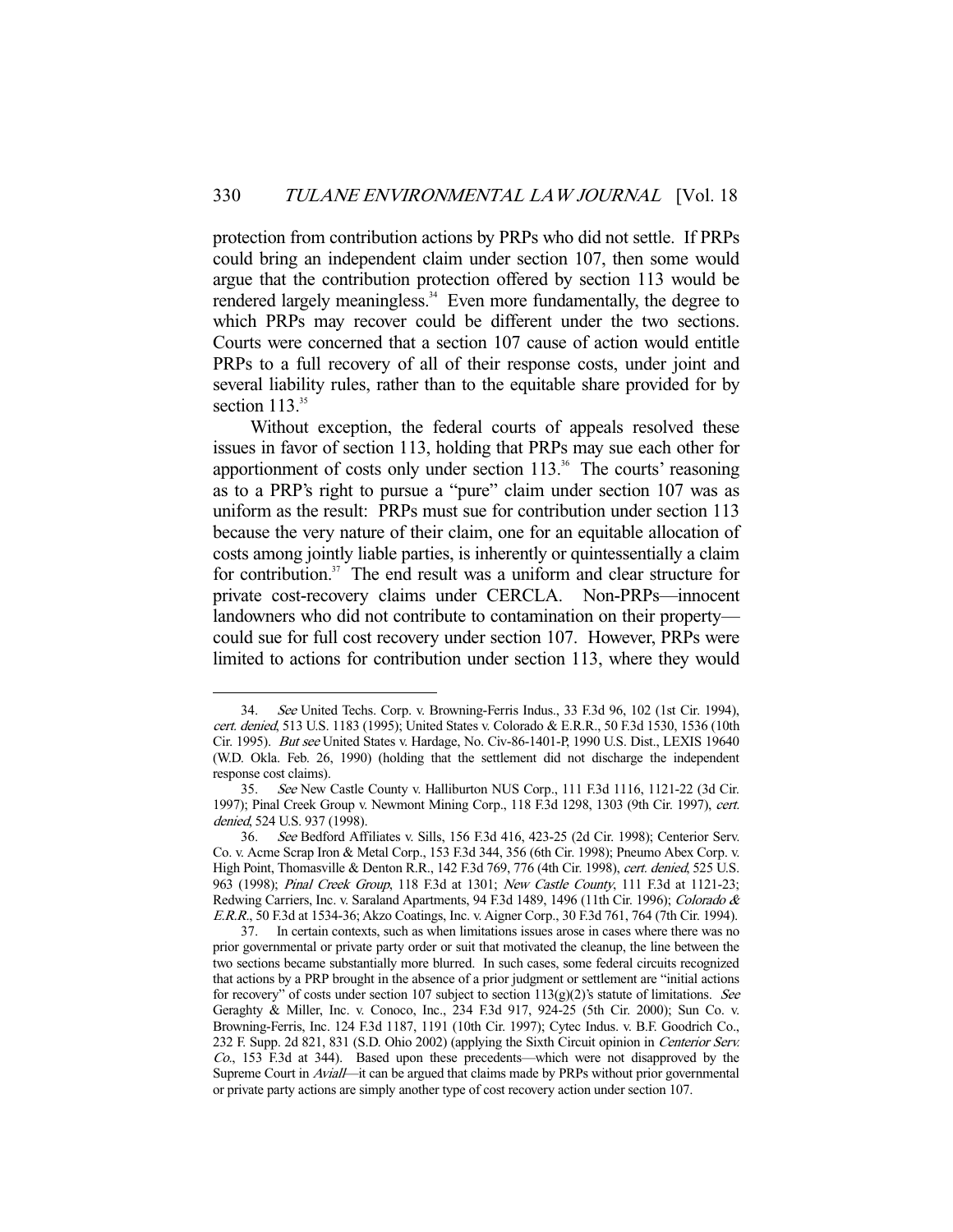benefit from "contribution protection" if they settled with the government but could only recover an equitable portion of their response  $costs.<sup>38</sup>$ 

#### III. THE <sup>A</sup>VIALL CASE

#### A. Summary of Facts

 The Aviall case concerned the right of a property owner, Aviall Services, Inc. (Aviall), to recover an equitable share of its cleanup costs from the property's prior owner, Cooper Industries, Inc. (Cooper).<sup>39</sup> Cooper owned and operated several aircraft engine maintenance facilities in Texas resulting in the release of petroleum and other hazardous substances into the soil and groundwater. In 1981, Cooper sold the facilities to Aviall, which operated the facilities until a sale to a third party in the mid-1990s. While Aviall owned the property, petroleum and hazardous substances apparently continued to leak into the soil and groundwater through underground storage tanks and spills.

 Aviall discovered hazardous substances in the soil and groundwater on several occasions during the early 1990s. Aviall reported the discoveries to the Texas environmental regulatory agency as required by Texas law.<sup>40</sup> The State of Texas directed Aviall to clean up the properties, under threat of issuing an administrative order, and Aviall did so under the State's supervision.

## B. Summary of Case History

 In August 1997 Aviall filed an action against Cooper in the United States District Court for the Northern District of Texas, seeking to recover the share of its cleanup costs charged from Cooper.<sup>41</sup> In its original complaint, Aviall sought recovery of its costs under several causes of action, including section 107 and section 113 of CERCLA.<sup>42</sup> Aviall later amended its complaint to add new state law claims, drop several common law claims, and combine its CERCLA claims into one, joint claim.<sup>43</sup>

 <sup>38.</sup> CERCLA § 113, 42 U.S.C. § 9613 (2000). Section 113(f)(2) provides that "[a] person who has resolved its liability to the United States or a state in an administrative or judicially approved settlement shall not be liable for claims for contribution regarding matters addressed in the settlement." CERCLA  $\S$  113(f)(2), 42 U.S.C.  $\S$  9613(f)(2).

 <sup>39.</sup> Aviall Servs., Inc. v. Cooper Indus., Inc., 263 F.3d 134 (5th Cir. 2001) (Aviall I).

 <sup>40.</sup> See id. at 134, 136.

 <sup>41.</sup> See id.

 <sup>42.</sup> See id.

 <sup>43.</sup> See id.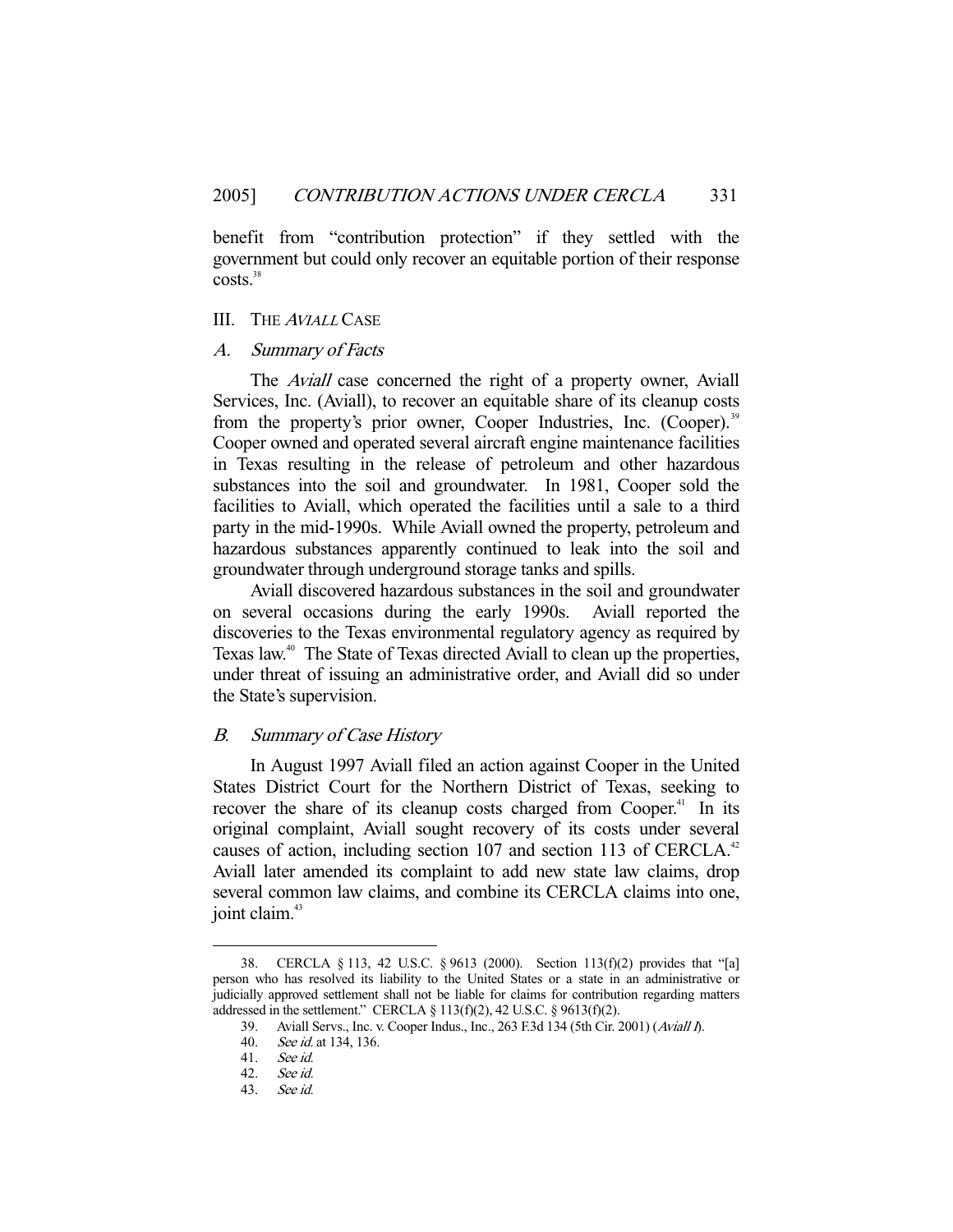Both parties filed motions for summary judgment and the district court granted Cooper's motion.<sup>44</sup> The court interpreted the first sentence of section 113, "Any person may seek contribution . . . during or following any civil action under section 9606 [section 106] of this title or under section 9607(a) [section 107(a)] of this title," to allow an action for contribution *only* during or after a civil action under CERCLA.<sup>45</sup> Furthermore, the court held that the last sentence of section 113, which states, "[N]othing in this subsection shall diminish the right of any person to bring an action for contribution in the absence of a civil action under section 9606 [section 106] of this title or section 9607 [section 107] of this title," did not "save" a contribution action without an independent right.<sup>46</sup> Therefore, because there was no prior or pending CERCLA action, the court reasoned, Aviall could not maintain its contribution action.<sup>47</sup> A divided panel of the Fifth Circuit affirmed, on substantially the same reasoning.<sup>48</sup>

 On rehearing, the en banc court reversed and held that Aviall could pursue its contribution action.<sup>49</sup> In an opinion written by Judge Edith Jones, the court of appeals held that section 113, which provides that a party "may" seek contribution during or following any civil action, does not by its terms preclude a contribution action in other circumstances.<sup>50</sup> Rather, use of the permissive "may" reflects congressional intent to permit contribution actions in the absence of civil suits.<sup>51</sup> Similarly, section 113's "savings clause," which provides expressly that "[n]othing in this subsection shall diminish the right of any person to bring an action for contribution in the absence of a civil action" indicates that Congress did not intend to foreclose contribution actions brought by parties who have undertaken cleanups without first litigating the issue.<sup>52</sup> Finally, the court of appeals noted that its construction of section 113 was consistent with the purposes underlying CERCLA as a whole, in that it would "promote prompt and effective cleanup of hazardous waste sites and the sharing of financial responsibility among the parties whose actions

 <sup>44.</sup> Aviall Servs., Inc. v. Cooper Indus., Inc., No. Civ.A.397CV1926D, 2000 WL 31730 (N.D. Tex. Jan. 13, 2000).

 <sup>45.</sup> Id. at \*2.

 <sup>46.</sup> Id. at \*3-\*4. Aviall argued that the independent right to sue arose under section 107 and that section 113 provided the mechanism for contribution. Id.

 <sup>47.</sup> Id. at \*4.

<sup>48.</sup> Aviall I, 263 F.3d 134.

 <sup>49.</sup> Aviall Servs., Inc. v. Cooper Indus., Inc., 312 F.3d 677 (5th Cir. 2002) (en banc)  $(A$ viall  $I$  $\Lambda$ .

 <sup>50.</sup> Id. at 686.

 <sup>51.</sup> Id.

 <sup>52.</sup> Id. at 687.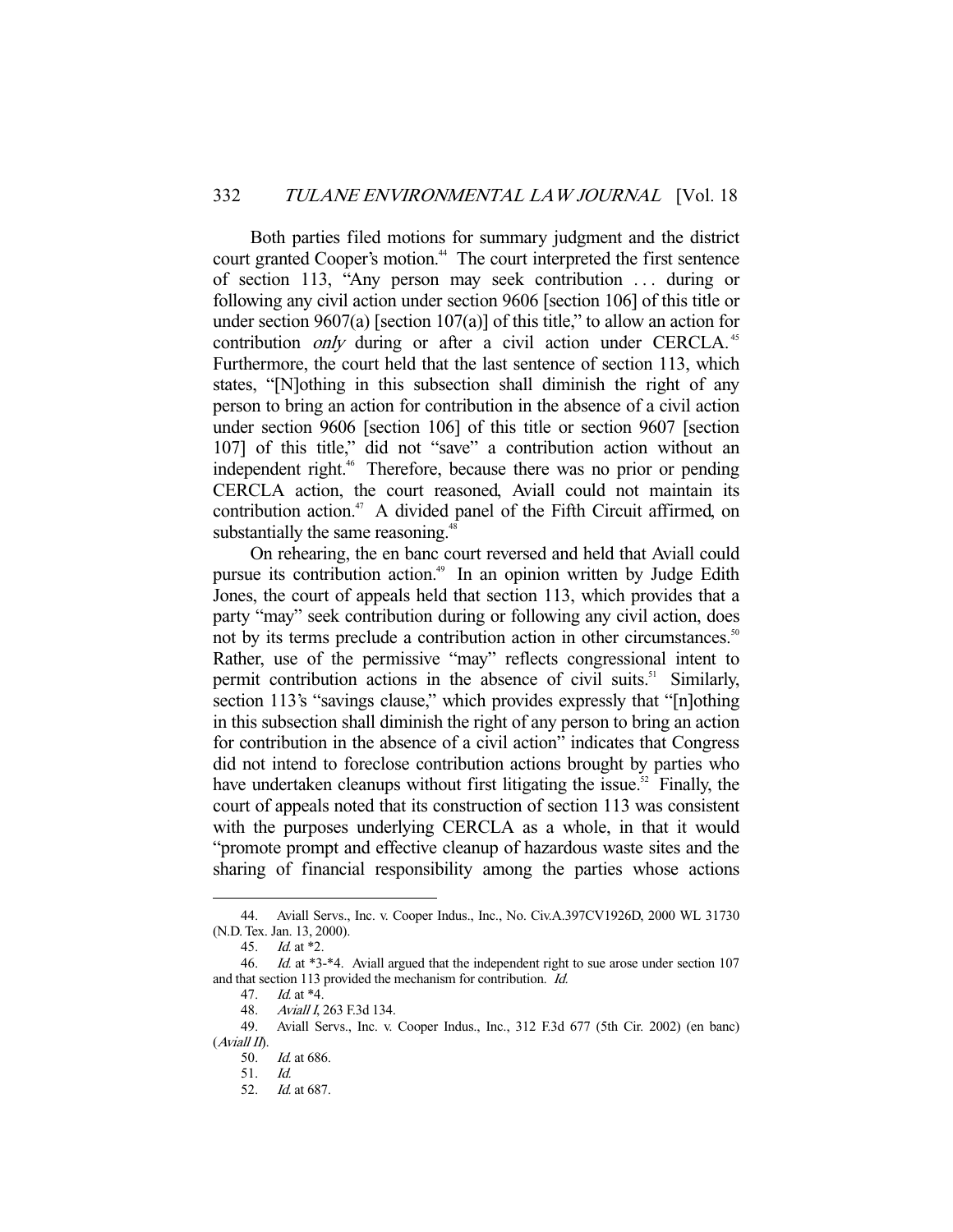created the hazards."<sup>53</sup> Cooper's petition for writ of certiorari was thereafter granted by the Supreme Court.<sup>54</sup>

 On December 13, 2004, Justice Thomas, writing for a sevenmember majority, held that section 113 was plain on its face and did not provide for contribution without a prior or pending section 107 or section 106 action.<sup>55</sup> The Court reversed the decision of the en banc court and remanded the case to that court to determine whether Aviall may pursue a cause of action under section 107.<sup>56</sup>

 The Court based its decision on the plain meaning of section 113 and not on the underlying policy of CERCLA or the nearly twenty years of CERCLA precedent. The Court determined that the language of section  $113(f)(1)$  was clear—an action for contribution under  $113(f)(1)$ may *only* be brought during or following a civil action filed under section 106 or section  $107(a)$ .<sup>57</sup> Justice Thomas disagreed with Aviall's argument that "may" is permissive and found that the meaning of "may" meant "may only," although "only" is absent from section  $113$ .<sup>58</sup> In addition, the Court held that the last sentence of section  $113(f)(1)$  (the savings clause) was present to permit independent contribution actions, such as ones brought under section  $113(f)(3)(B)$ , which specifically provides for contribution for a PRP who has resolved its liability to the United States or a state in an administrative or judicially approved settlement.<sup>59</sup> Finally, because the meaning of section 113(f)(1) was clear, the Court stated that there was no need to "consult the purpose of CERCLA at all."<sup>60</sup>

 The Court's holding sent a chill through PRPs across the country that have pending contribution claims. Because the Court left open the issue of whether a PRP has an action under section 107, PRPs who have conducted cleanups voluntarily, pursuant to a state order, via an EPA section 106 order, or via an EPA order under the Resource Conservation and Recovery Act do not know whether they have a viable CERCLA action.<sup>61</sup>

 As these words are written, the controversy between Aviall and Cooper Industries shows no sign of abating. After the case was

<sup>53.</sup> *Id.* at 681.

<sup>54.</sup> Cooper Indus., Inc. v. Aviall Servs., Inc., 312 F.3d 677 (5th Cir. 2002), cert. granted, 540 U.S. 1099 (U.S. Jan. 9, 2004) (No. 02-1192).

 <sup>55.</sup> Cooper Indus., Inc. v. Aviall Servs., Inc., 125 S. Ct. 577 (2004).

<sup>56.</sup> *Id.* at 586.

<sup>57.</sup> *Id.* at 583.

 <sup>58.</sup> Id.

 <sup>59.</sup> Id. at 583-84.

 <sup>60.</sup> Id. at 584.

 <sup>61.</sup> See id. at 586.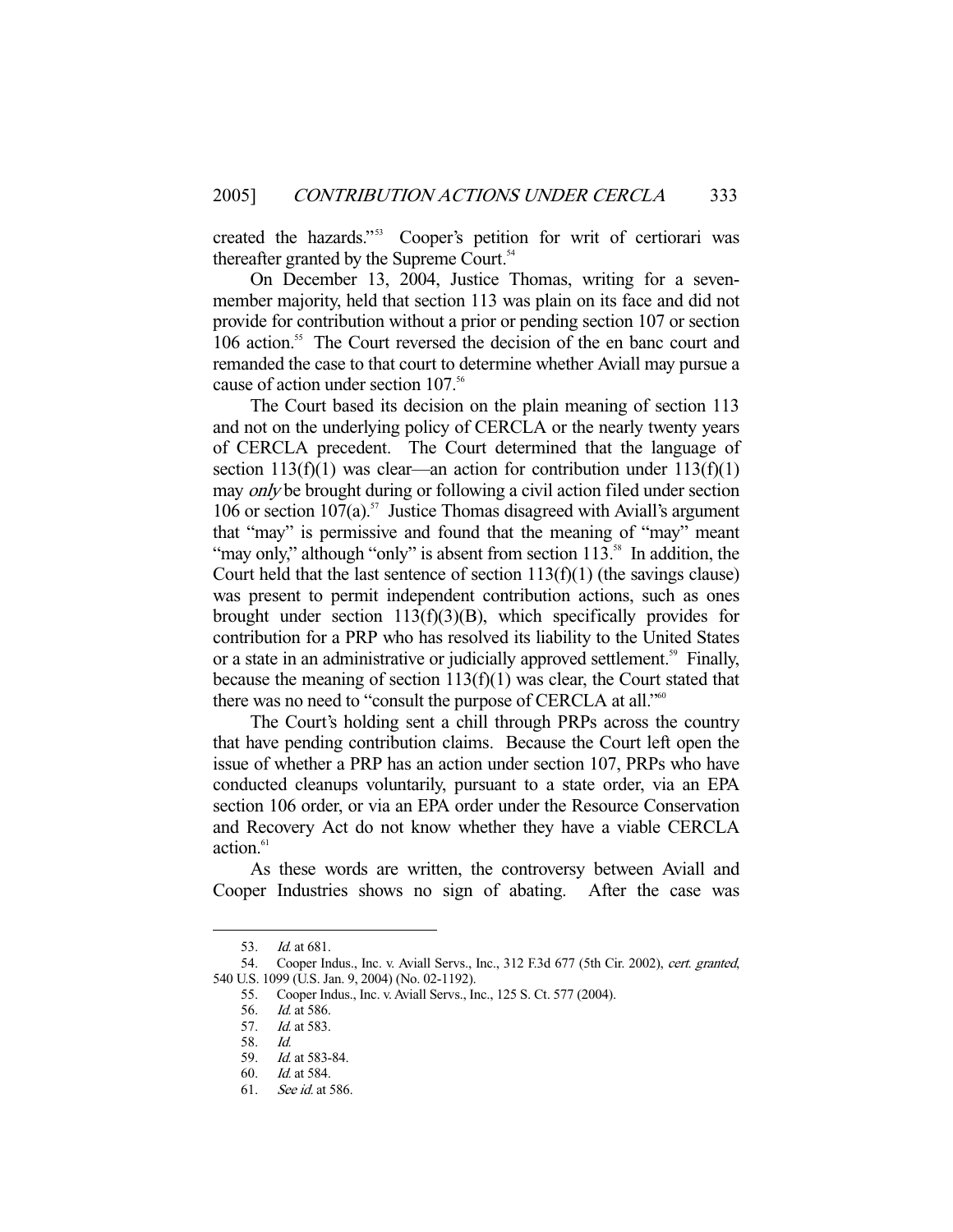remanded to the Fifth Circuit, Aviall filed a motion to establish a briefing and argument schedule so that the remaining issues, including Aviall's right to proceed on its claim under section 107, could be resolved by the en banc court. $62$  Cooper opposed the motion and asked that the entire case be remanded to the district court so that all issues could be decided in that forum.<sup>63</sup> According to Cooper, additional discovery was necessary to resolve the issue of whether Aviall waived its section 107 claim when it consolidated that claim with its section 113 claim in the amended complaint.<sup>64</sup>

 The Fifth Circuit denied Aviall's request for en banc consideration of its right to proceed under section 107 and remanded the case to the district court—with an important instruction.<sup>65</sup> According to Judge Edith Jones, writing for a unanimous court, the district court was instructed to permit Aviall to amend its complaint to assert "free of any challenge of waiver or forfeiture, whatever statutory claims it urges in light of the Supreme Court's decision, without prejudice to Cooper Industries' other defenses."66 Although this language clearly reflects that the Fifth Circuit ruled on Cooper's waiver argument—and rejected it—Cooper promptly filed a petition for mandamus with the United States Supreme Court. In the petition, Cooper argued that the Fifth Circuit's order should be vacated because it conflicted with the Supreme Court's decision that all remaining issues receive "full consideration" by the lower courts.<sup>67</sup> At this time, the Supreme Court has docketed the petition for mandamus but has not taken any other action. Pursuant to an agreement between the parties, action by the district court is stayed pending the Supreme Court's ruling on the petition for mandamus.<sup>68</sup>

#### IV. FUTURE OF CONTRIBUTION

 With the future of contribution under CERCLA unclear, PRPs may look to state litigation. However, a contribution action in state court rather than federal court is unfavorable for several reasons. Many states do not have statutory contribution or cost recovery actions, so such an

<sup>62.</sup> See Cooper Industries Petition for a Writ of Mandamus, *In re Cooper Industries, Inc.* (No. 04-1182) app. 19a (U.S. Mar. 4, 2005) (on file with the Tulane Environmental Law Journal).

 <sup>63.</sup> Id. app. 23a.

<sup>64.</sup> *Id.* app. 27a.

 <sup>65.</sup> Id. app. 35a. 66. Id. app. 36a (emphasis added).

 <sup>67.</sup> Id. at 5-7.

 <sup>68.</sup> See Unopposed Order Staying Case Pending Further Supreme Court Review (N.D. Tex., Mar. 9, 2005).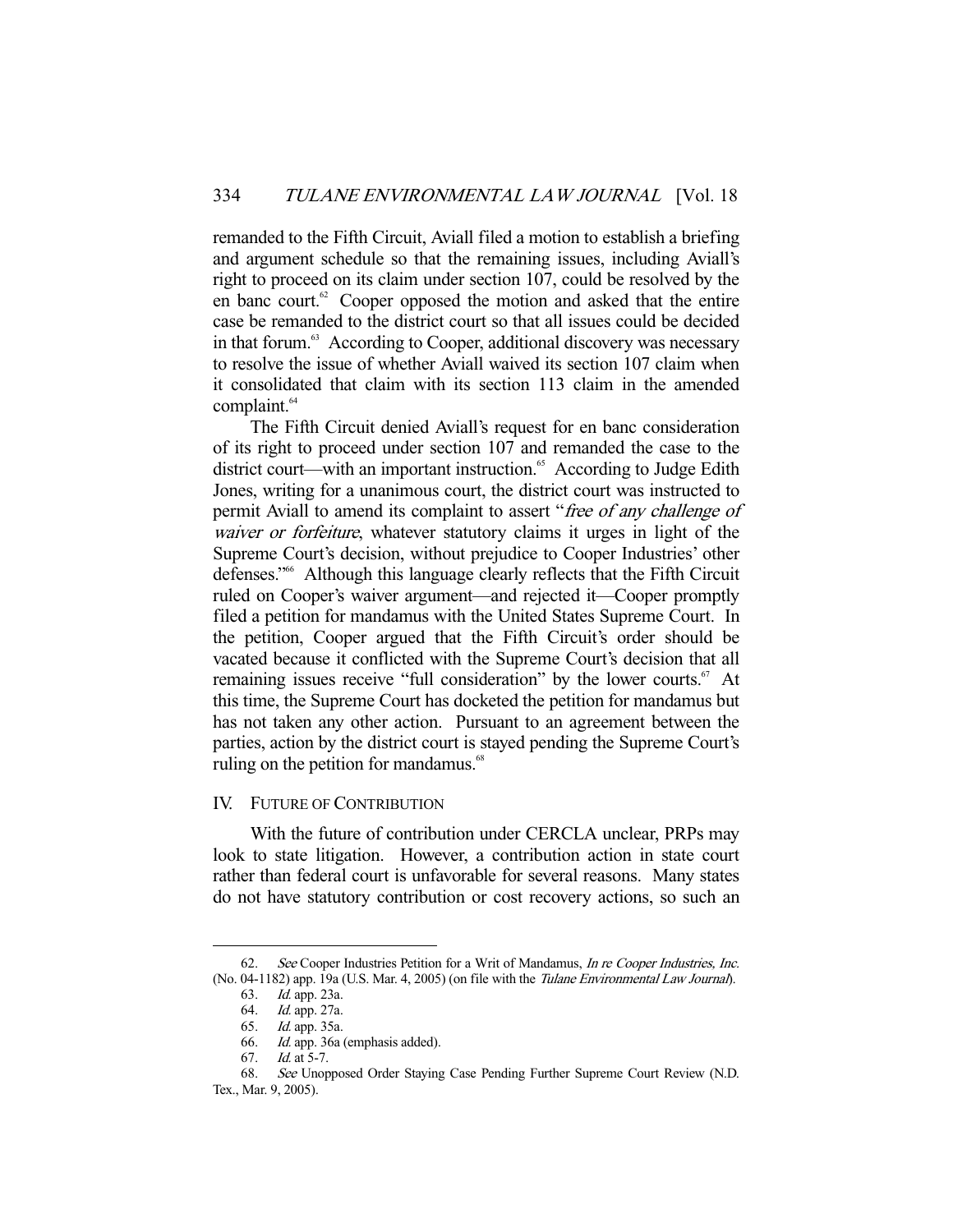action would be impossible.<sup>69</sup> While other states have statutes that provide for a CERCLA-like contribution action, a PRP that wishes to recover cleanup costs from the federal government (i.e., a major PRP at numerous sites across the country) will likely face the government's assertion of sovereign immunity.<sup>70</sup> Consequently, federal action is the only option for many.

 With the ability to recover costs under section 107 in limbo, responsible parties will have to rely on section 113's prerequisites to recover cleanup costs under CERCLA. Responsible parties must either (1) seek an administrative or judicially approved settlement with the state or EPA; (2) wait to be sued by EPA, the state, or a private party under section 107; or (3) wait to be sued by EPA under section  $106$ <sup>71</sup>

 None of these options furthers CERCLA's cause. Rather, they delay cleanups, increase cleanup costs, and shift control of the cleanup from private parties to government agencies.

 For example, in order to be sued by EPA under section 106, a party would first have to receive an administrative order from EPA, fail to comply with it and then wait for EPA to sue.<sup>72</sup> In the meantime, EPA could proceed to conduct the response action on its own, then seek to recover three times the cost of cleanup from the party.<sup>73</sup> In addition, the noncompliant PRP could be liable for daily penalties of \$32,500 per day over the course of a cleanup that could last for years.<sup>74</sup> Because a party receiving a section 106 order generally has no right to pre-enforcement

 <sup>69.</sup> Thirteen states and the District of Columbia appear to have no statutes specifically authorizing a general right of contribution by parties who clean up property contaminated by hazardous substances. These include Colorado, the District of Columbia, Idaho, Iowa, Illinois (see NBD Bank v. Krueger Ringier, Inc., 686 N.E.2d 704, 709-10 (Ill. App. Ct. 1997); Chrysler Realty Corp. v. Thomas Indus., 97 F. Supp. 2d 877, 880-81 (N.D. Ill. 2000)), New Mexico, North Dakota (N.D. CENT. CODE § 23-29-16 (2002), limited right of contribution by officers and directors of solid waste landfill disposal facility), Rhode Island, South Carolina (S.C.CODE ANN. § 44-56-750 (1976) provides only for protection from CERCLA contribution if the cleanup is voluntary), South Dakota, Virginia, Wisconsin, and Wyoming.

 <sup>70.</sup> See Maine v. Dep't of Navy, 973 F.2d 1007, 1010-11 (1st Cir. 1992); O'Neal v. Dep't of Army, 742 A.2d 1095, 1099-1101 (Pa. 1999) (dismissing environmental claims against the Army because of sovereign immunity).

 <sup>71.</sup> The Supreme Court declined to determine whether an administrative settlement under section 106 of CERCLA would be sufficient to sue under section 113. One could argue that an administrative order is not a "civil action" and, therefore, would not fall within the plain meaning. Cooper Indus., Inc. v. Aviall Servs., Inc., 125 S. Ct. 577, 584 n.5 (2004).

<sup>72.</sup> See CERCLA § 106(b)(1), 42 U.S.C. § 9606(b)(1) (2000).

<sup>73.</sup> See CERCLA § 107(c)(3), 42 U.S.C. § 9607(c)(3).

 <sup>74.</sup> See CERCLA § 106(b)(1), 42 U.S.C. § 9606(b)(1); Civil Monetary Penalty Inflation Adjustment Rule, 69 Fed. Reg. 7121, 7126 (Feb. 13, 2004).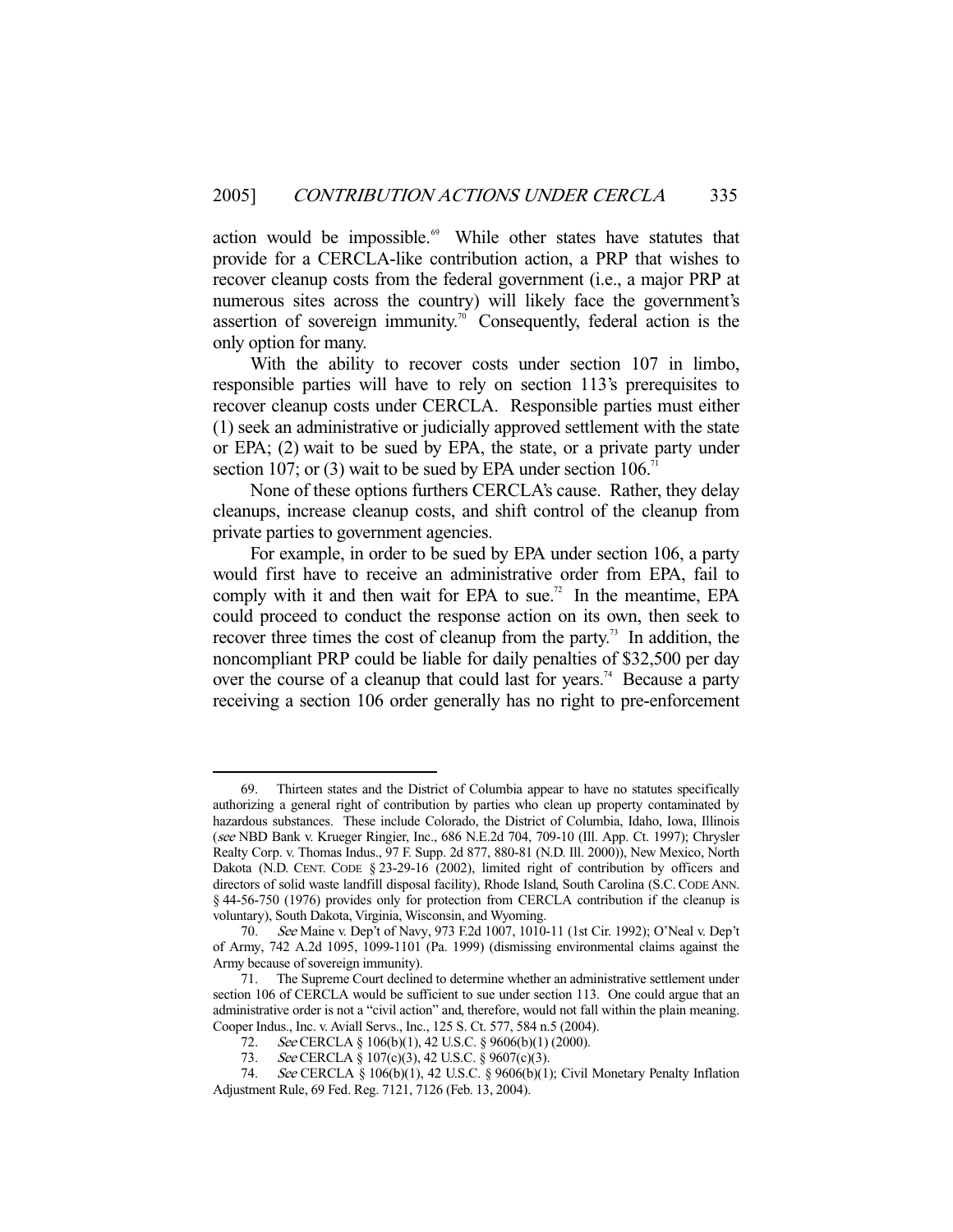review, it would have to sit by helplessly and permit those treble damages and daily penalties to accrue as the cleanup slowly progresses.<sup>75</sup>

 If a PRP is conducting a cleanup under state supervision, it may be able to seek an administrative settlement with the state agency and bring an action for contribution under CERCLA section  $113(f)(3)(B)$ .<sup>76</sup> But what constitutes an "administrative settlement" remains to be decided. If a party conducts a cleanup under a state's voluntary cleanup program and receives a certificate of completion, is that an administrative settlement? Such a certificate should resolve a party's liability to the state.<sup>77</sup> This argument would be bolstered further if the EPA has entered into a Memorandum of Understanding with the state, supporting the resolution of liability.<sup>78</sup>

The proper solution may be to revert to the pre-SARA interpretation of section 107 and allow a PRP to file a cost recovery action. Courts will need to reconsider their earlier decisions and find that an action by a PRP against another is available under section 107. The courts have historically disfavored this approach, mainly because it would provide joint and several liability.<sup>79</sup> But if the defendant files a counterclaim under section 113, this problem is eliminated. At that point, the entire action becomes one for contribution, subject to "equitable factors" as set forth in section  $113(f)(1)$ .<sup>80</sup> In any event, the "voluntariness" of a cleanup is probably not a relevant factor in the analysis. Although the Aviall parties sparred over whether "voluntary" cleanups result in "half-baked" remediations, those cleanups still need to be conducted in accordance with the national contingency plan in order to recover costs under CERCLA.<sup>81</sup> This requirement ensures that cleanups, although done voluntarily, are done properly and cost-effectively.<sup>82</sup>

 <sup>75.</sup> See CERCLA § 113(h), 42 U.S.C. § 9613(h).

 <sup>76.</sup> See CERCLA § 113(f)(3)(B), § 9613(f)(3)(B).

<sup>77.</sup> See TEX. HEALTH & SAFETY CODE ANN. §§ 361.609-.610 (2001).

 <sup>78.</sup> The EPA has memoranda of understanding with many states regarding voluntary cleanup programs that may preclude or forestall federal enforcement and cost recovery actions. Under section 128 of CERCLA, parties who clean up sites voluntarily may be deemed to resolve their liability to the United States. See CERCLA §  $128(b)(1)(A)(ii)$ , 42 U.S.C. § 9628(b)(1)(A)(ii). To the extent that the cleanup is conducted after February 15, 2001, in compliance with a state program that "specifically governs response actions for the protection of public health and the environment," it may be possible to secure contribution under section 113(f)(3)(B). See Daniel M. Steinway, The Ramifications of the Aviall Decision: Where Do We Go from Here?, 20 TOXICS L.RPTR. 190, 194 (Feb. 17, 2005).

 <sup>79.</sup> See infra Part II.C.

<sup>80.</sup> See CERCLA § 113(f)(1), 42 U.S.C. § 9613(f)(1).

<sup>81.</sup> See CERCLA § 107(a)(4)(A), 42 U.S.C. § 9607(a)(4)(A).

 <sup>82. 40</sup> C.F.R. § 300.700(c)(3)(i) (2004).